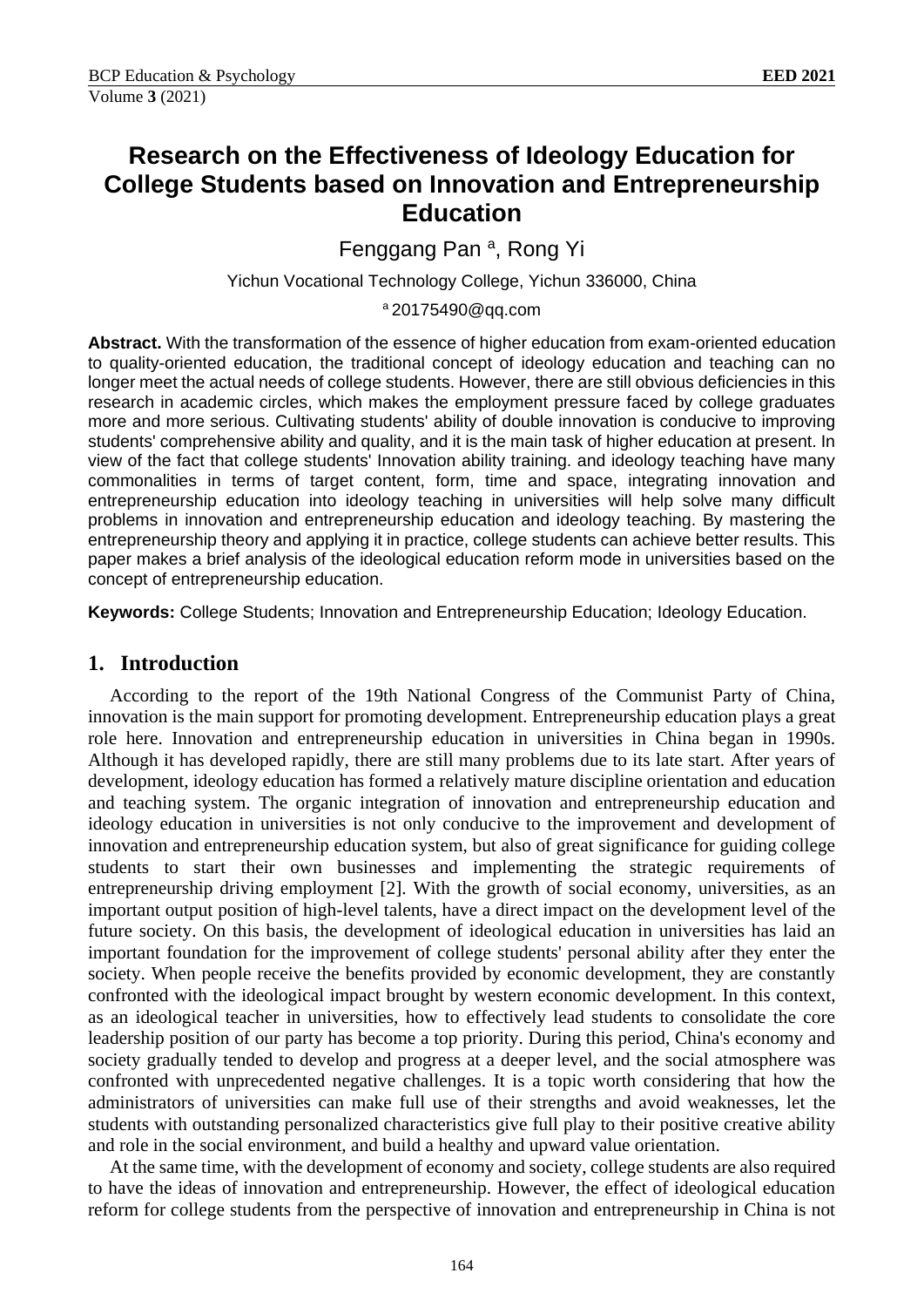satisfactory. At this time, improving the ability of educational reform has become a social hot spot. Based on this, it is of practical significance to conduct in-depth research on the subject of ideological education reform of college students from the perspective of innovation and entrepreneurship.

### **2. Concept of Innovation and Entrepreneurship in the New Era**

Innovation ability, that is, creative thinking ability, refers to the ability that human beings can provide with great significance and initiative for a thing. Its characteristics can be summarized into two aspects: first, it has important social significance. To put it simply, this innovative ability pushing. the development of individuals, collectives and even society, has brought positive influence on the progress of human production and life. Second, initiative. As its name implies, it is the first individual to create, and its achievements are unprecedented. Third, work motivation. Work motivation is the main factor to cultivate and stimulate innovative ability. Entrepreneurial ability refers to people's ability to grasp the opportunity of starting a business, and the ability to find entrepreneurial opportunities, which is mainly determined by entrepreneurial motivation and entrepreneurial skills [3]. On the one hand, entrepreneurial motivation. From a personal point of view, entrepreneurial motivation can be divided into two types, one is the social model, and the other is the model needed for personal survival. On the other hand, entrepreneurial skills. Entrepreneurial skills mainly refer to the comprehensive qualities of entrepreneurs themselves, including their innovative ability, psychological quality and management quality. The combination of ideology and innovation and entrepreneurship education is the main direction of ideology teaching reform in universities. At present, the traditional and backward educational concept is one of the main factors hindering ideology teaching in universities. Most students think that going to college is to find a good job, so some teachers focus their teaching on professional courses. Looking at the teaching practice, a class with a certain breadth and height requires teachers to make real efforts in studying teaching materials. Based on the essence of teaching materials and students' cognitive needs, teachers should read the teaching materials thoroughly, deeply, thickly and vividly, and truly realize "teaching with teaching materials" and "using teaching materials creatively", thus promoting the cultivation of students' core mathematics literacy to take root.

# **3. Problems in Ideology Teaching in Colleges and Universities from the Perspective of Innovation**

#### **3.1 The Concept of Integration is Still not Unified**

For a long time, ideology education has formed an educational philosophy that takes Marxist world outlook, outlook on life and values as the guide, and trains new people with ideals, morality, culture and discipline. At present, many universities only position the educational concept of innovation and entrepreneurship as cultivating a college student who can start a business, which neglects the cultivation of innovative talents and entrepreneurial quality. Even some universities are influenced by various entrepreneurial competitions, and position their educational concept as cultivating a person who can compete [4]. In recent years, the "Creating Youth" Entrepreneurship Competition for College Students and the Innovation and Entrepreneurship Competition for College Students in internet plus, which have aroused widespread concern in universities, have become important classrooms for innovation and entrepreneurship education in universities. Universities put too much energy into organizing competitions and participating in competitions, while ignoring the renewal of educational concepts and the setting of educational courses for innovation and entrepreneurship, and ignoring the spiritual qualities of independent innovation, hard work and win-win cooperation that college students need to integrate in the process of innovation and entrepreneurship education, resulting in utilitarian education and practical education.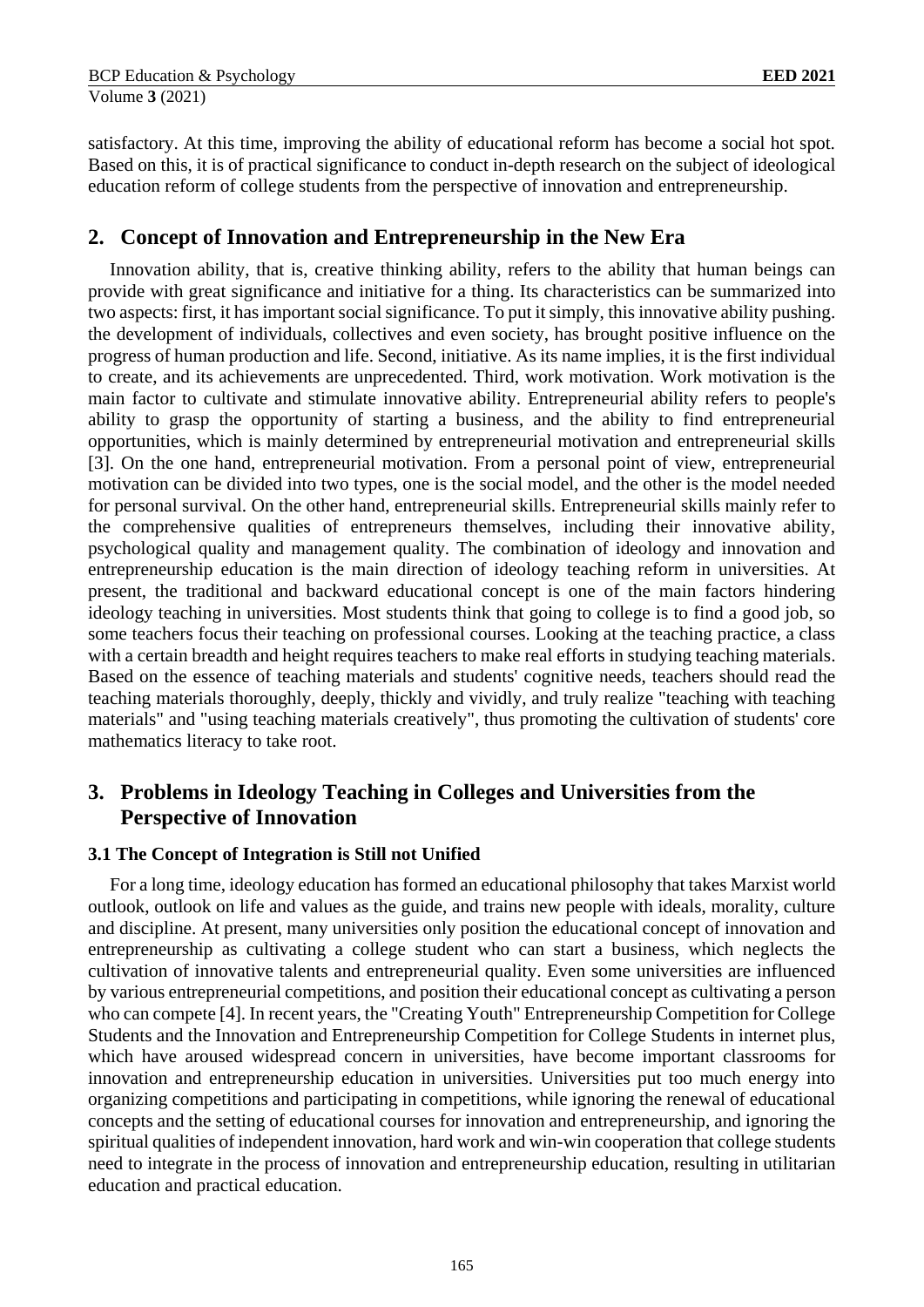#### **3.2 The Curriculum System is Designed Differently**

A survey by Ma Yongbin (2016) shows that the curriculum of innovation and entrepreneurship education in universities in China lacks systematic design, and needs to be adjusted and improved in curriculum arrangement, teaching methods and practical teaching [5]. At present, Tsinghua University, the leader of innovation and entrepreneurship education, has formed a mode of combining classroom teaching with practical teaching. Classroom teaching mainly focuses on entrepreneurship management, entrepreneurship forum and research and practice courses, while practical teaching mainly focuses on roadshows of entrepreneurship projects, entrepreneurship competitions and entrepreneurship special training. However, what should be taught and how should be taught in integrated education, at present, depends entirely on teachers' experience, and there is still no unified curriculum system. Under the traditional situation, the ideological education usually delivers knowledge to students in a closed and classroom teacher-instilled way. In this form, students often receive "cramming" ideological teaching. At the same time, college teachers put students in a superideal social environment while carrying out ideological education, ignoring students' autonomy and creativity in choosing social environment. For a long time, the teaching activities carried out by ideological teachers in universities often focus on the pre-set framework to cultivate students' personal personality. Through the analysis of the problems existing in the above ideological education work, the goal of ideological education work in China's universities at the present stage tends to train students into a unified and disciplined ideological assimilation group, while when going out to investigate and solve practical problems, few teachers will really think from the perspective of students, so that there is a gap between the expected results of the final teaching effect.

#### **3.3 The Way of Integration is not Clear**

There are no scholars to study and apply the teaching methods of the integration of the two. Some teachers of innovation and entrepreneurship education courses have realized that the content of ideology education should be integrated into their teaching, but the actual teaching content only stays in the propaganda language in the classroom, and is not internalized into actions, and a set of unified and integrated teaching methods and methods has not yet been formed. Due to the lack of relevant professional knowledge of innovation and entrepreneurship, teachers of IDE education often neglect the content of innovation and entrepreneurship education in their teaching. Although the upsurge of "mass entrepreneurship and innovation" has spread all over the country, and universities have also carried out a series of entrepreneurship education and entrepreneurship activities to cultivate and train college students' innovative and entrepreneurial ability, it is still an indisputable fact that the success rate of college students' entrepreneurship is low. The Global Entrepreneurship Watch (GEM) Report on China's Entrepreneurship in 2016-2017 points out that the rate of self-employed enterprises in China is high, especially the enterprises founded by college students mostly end in failure, and the rest can only be barely maintained [6]. The survey data further shows that although college students' willingness to start a business has increased, the success rate of starting a business is only between 2% and 3%. On the one hand, it reflects the poor effect of innovation and entrepreneurship education in universities.

# **4. Strategies of Optimizing Ideology Education in Colleges and Universities from the Perspective of Innovation**

#### **4.1 Ideology Teaching Should Conform to the Characteristics of the Times**

Always use Marxist values to cultivate innovative talents with firm ideals and beliefs, pioneering and innovative spirit and excellent moral quality; Always adhere to the socialist core values to correct college students' entrepreneurial motivation and awareness, strengthen entrepreneurial behavior, and reduce the blindness and randomness of entrepreneurship; We should always use excellent qualities to guide college students to enhance their sense of responsibility and entrepreneurship, stand the risks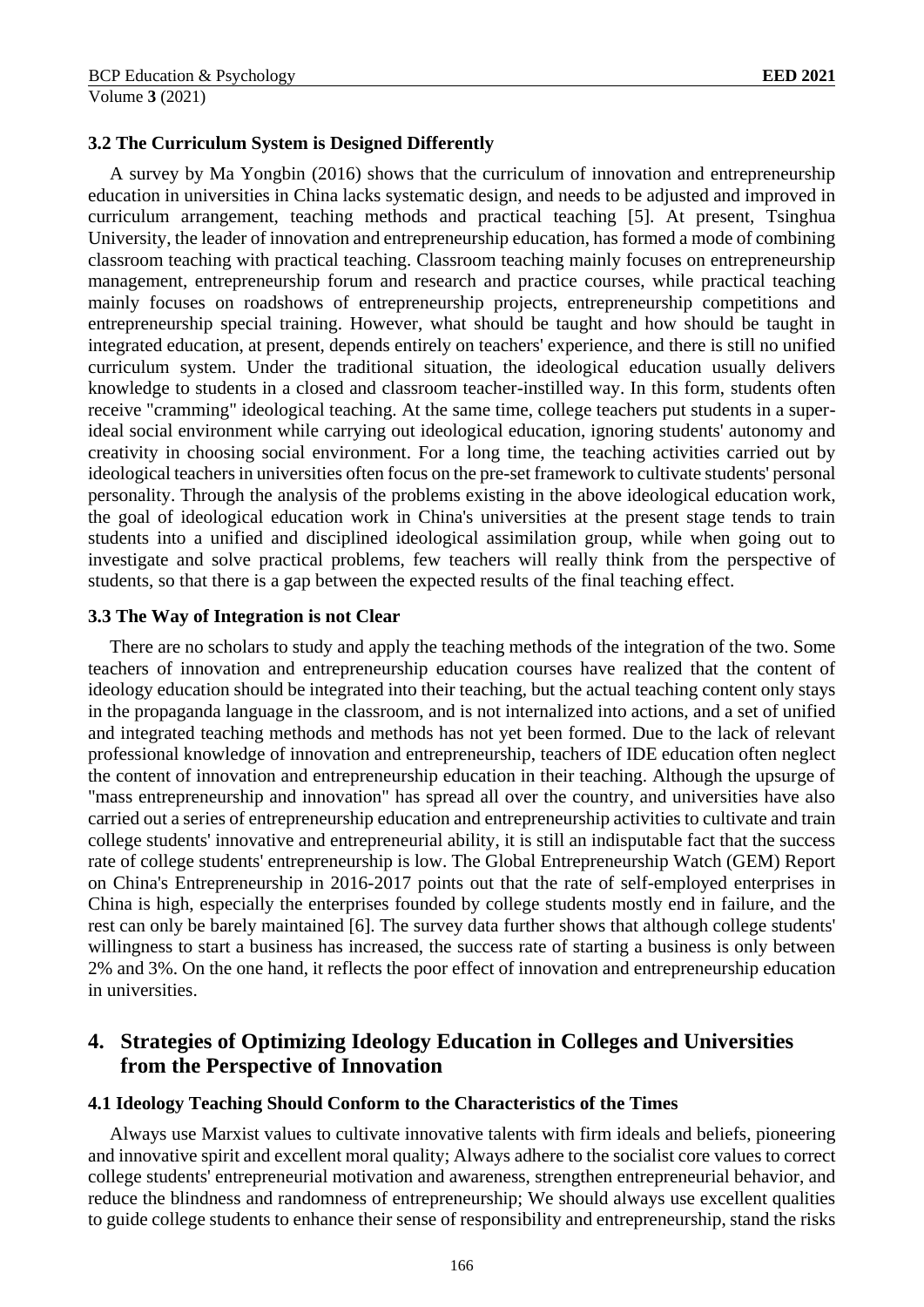and setbacks brought by entrepreneurship, and cultivate strong endurance and strong willpower. The ideological education runs through the innovation and entrepreneurship education in universities, and the continuous progress of scientific and technological productivity has brought about great changes in the industrial structure of the national economy. The demand for talents in the employment market has decreased, while the quality of talents has higher requirements, and the employment forms of college students have become increasingly severe [8]. Independent innovation and entrepreneurship of college students can effectively alleviate the employment situation of college students, and create more employment opportunities through entrepreneurship. And innovation is a complex and professional work, which requires students to deal with and solve various problems in the process of development, and has high requirements for students' professional skills and comprehensive quality.

#### **4.2 Actively Carry out Entrepreneurial Practice Activities**

Only in this way can students' modern entrepreneurship concept be cultivated. Therefore, when universities carry out ideology teaching, they should first update the content of innovation and entrepreneurship education, optimize teaching methods, and make students' entrepreneurial ideas closer to reality. To be specific, teachers should understand the current social situation in teaching, proceed from reality, guide students to explore independently in view of the existing problems, and give students the opportunity to contact the society, to improve students' social adaptability and facilitate students to better integrate into society in the future. In addition, it can also enable students to establish a correct concept in entrepreneurship, relax their mentality, and lay a foundation for their future growth and work. Entrepreneurial skills are the foundation of cultivating students' innovative and entrepreneurial ability. Only when students have entrepreneurial skills can they face various situations calmly when starting a business. Therefore, students' professional skills should be improved in the teaching of innovative and entrepreneurial ideology in universities. Practical ability is the foundation of entrepreneurial activities, and teachers can actively carry out entrepreneurial activities from the following two aspects: on the one hand, teachers can organize community activities from the students' point of view, such as organizing an idea solicitation contest or an invention contest, so as to stimulate students' enthusiasm and improve their innovative consciousness and ability; On the other hand, it is possible to organize entrepreneurial practice activities, in which students can realize all kinds of a thorny problem in the process of starting a business., which will help students attach importance to the ability of innovation and entrepreneurship, and thus improve themselves in a targeted manner.

### **5. Summary**

To sum up, cultivate students' innovative and entrepreneurial ability in ideological teaching in universities, which can not only improve students' competitive strength, alleviate the current severe employment situation, but also provide conditions for students to start businesses in the future. Therefore, universities can strengthen ideological education in universities by strengthening the construction of teachers, updating educational concepts and improving teaching content and teaching system, which is also an important way to promote ideological education reform in universities. Universities can effectively optimize and upgrade the ideological education reform of college students from the perspective of innovation and entrepreneurship, and effectively solve the problems faced in the ideological education reform of universities by constructing a curriculum system integrating innovation and entrepreneurship with ideological education, combining the characteristics of urban entrepreneurship education with ideological education of college students, and expanding new positions of ideological education of college students outside the classroom. It can be seen that entrepreneurship education has received extensive attention from all walks of life, which is also one of the main educational methods in universities. As the most dynamic contemporary college students, they should dare to start businesses and innovate, to make our own contribution to the future development of our country.